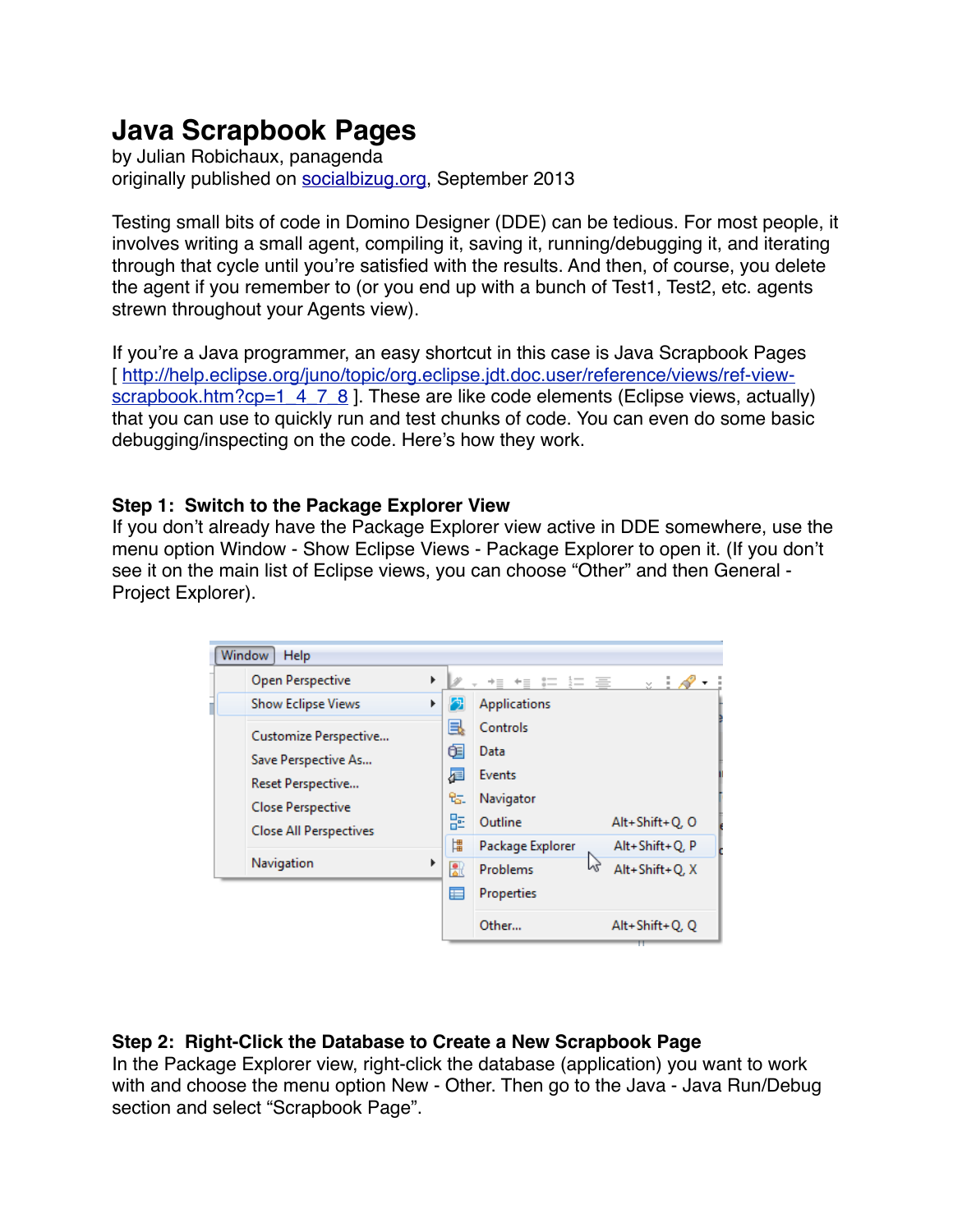| <b>B</b> New                               | $\Box$<br>$\qquad \qquad \Box$ |
|--------------------------------------------|--------------------------------|
| Select a wizard                            |                                |
| Create a Java scrapbook page file          |                                |
|                                            |                                |
| Wizards:                                   |                                |
| type filter text                           |                                |
| <b>B</b> Java<br>$\mathcal{A}$             | Ā                              |
| Annotation                                 |                                |
| <b>C</b> Class                             |                                |
| <b>曾 Enum</b>                              |                                |
| Interface                                  |                                |
| Java Project                               | Ξ                              |
| ※ Java Project from Existing Ant Buildfile |                                |
| Java Working Set                           |                                |
| <b>IP</b> Package                          |                                |
| Source Folder                              |                                |
| 户 JUnit<br>Ы                               |                                |
| Java Run/Debug                             |                                |
| J Scrapbook Page                           |                                |
|                                            |                                |
|                                            |                                |
|                                            |                                |
|                                            |                                |
| Finish<br>Next<br>< Back                   | Cancel                         |
|                                            |                                |

Click "Next, and then give it a meaningful name like "ScrapbookPage" or "Scrappy", and then click "Finish". You will now see YourScrapbookPage.jpage listed at the bottom of the list of files and folders for your application.

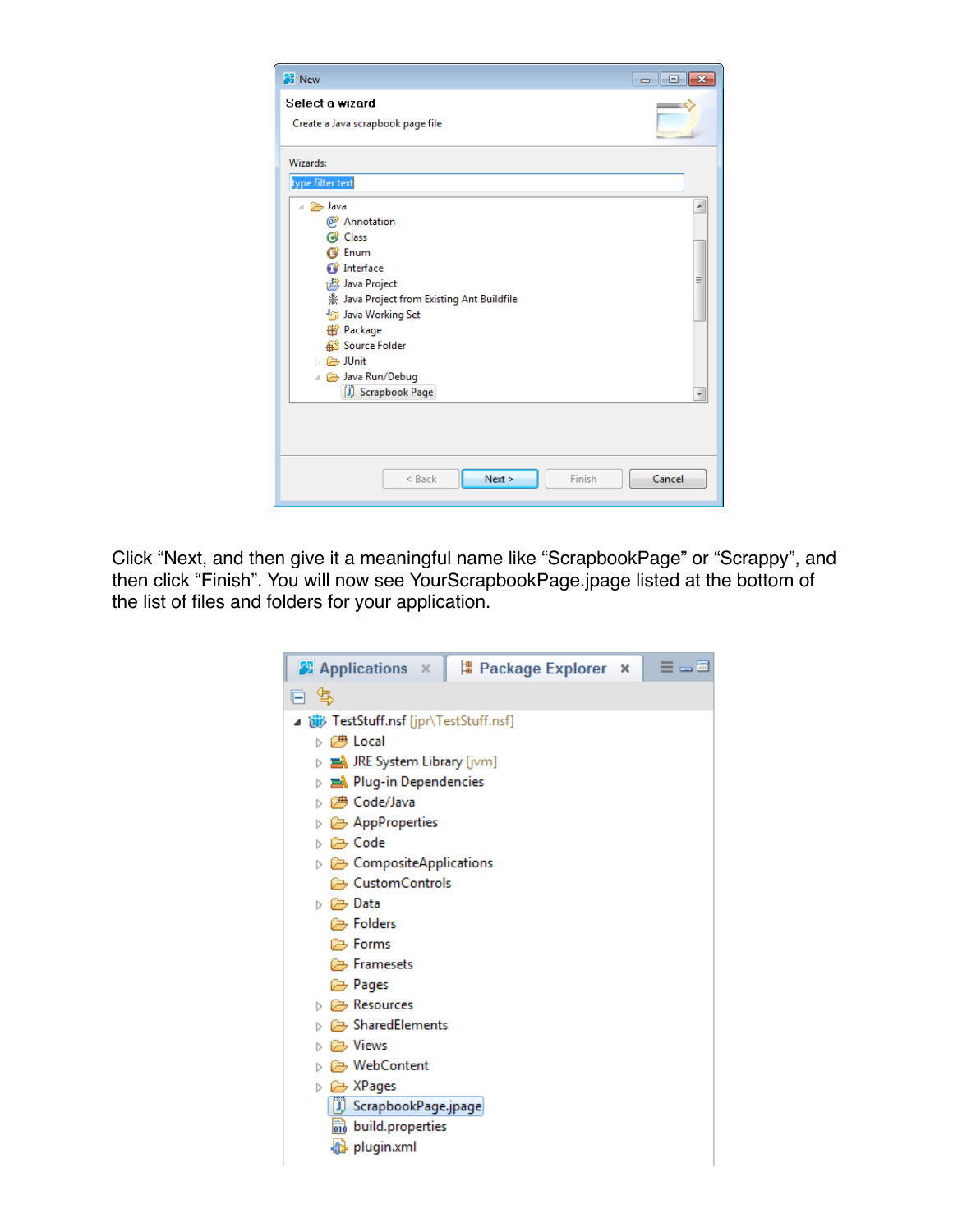#### **Step 3: Open the Console View**

You will also want a Console view open in DDE, so you can see the result of System.out calls. To do this, use the menu option Window - Show Eclipse Views - Other - General - Console.

| <b>外</b> Show View<br>$\Box$ $\Box$                                                                                                                                                                                                                                     |
|-------------------------------------------------------------------------------------------------------------------------------------------------------------------------------------------------------------------------------------------------------------------------|
| type filter text                                                                                                                                                                                                                                                        |
| ⊿ <del>⊘</del> General<br>┻<br><b>QI</b> Bookmarks<br><b>Classic Search</b><br>Ξ<br>Console<br><b>D</b> Error Log<br><b>Internal Web Browser</b><br>Linux Native Application Viewer<br>용 Markers<br><sup>ද</sup> ය. Navigator<br>l는 Outline<br>룄 Problems<br>C Progress |
| Project Explorer<br>Search<br>Ш<br>Þ<br>Use F2 to display the description for a selected view.                                                                                                                                                                          |
| OK<br>Cancel                                                                                                                                                                                                                                                            |

|                                |  | $\Box$ Properties × $\Box$ Events × $\Box$ Problems (0 items) × $\Box$ Console (No consoles to di × | - 그리 |
|--------------------------------|--|-----------------------------------------------------------------------------------------------------|------|
| $\mathbb{R} \oplus \mathbb{R}$ |  |                                                                                                     |      |
|                                |  |                                                                                                     |      |
|                                |  |                                                                                                     |      |
|                                |  |                                                                                                     |      |
|                                |  |                                                                                                     |      |
|                                |  |                                                                                                     |      |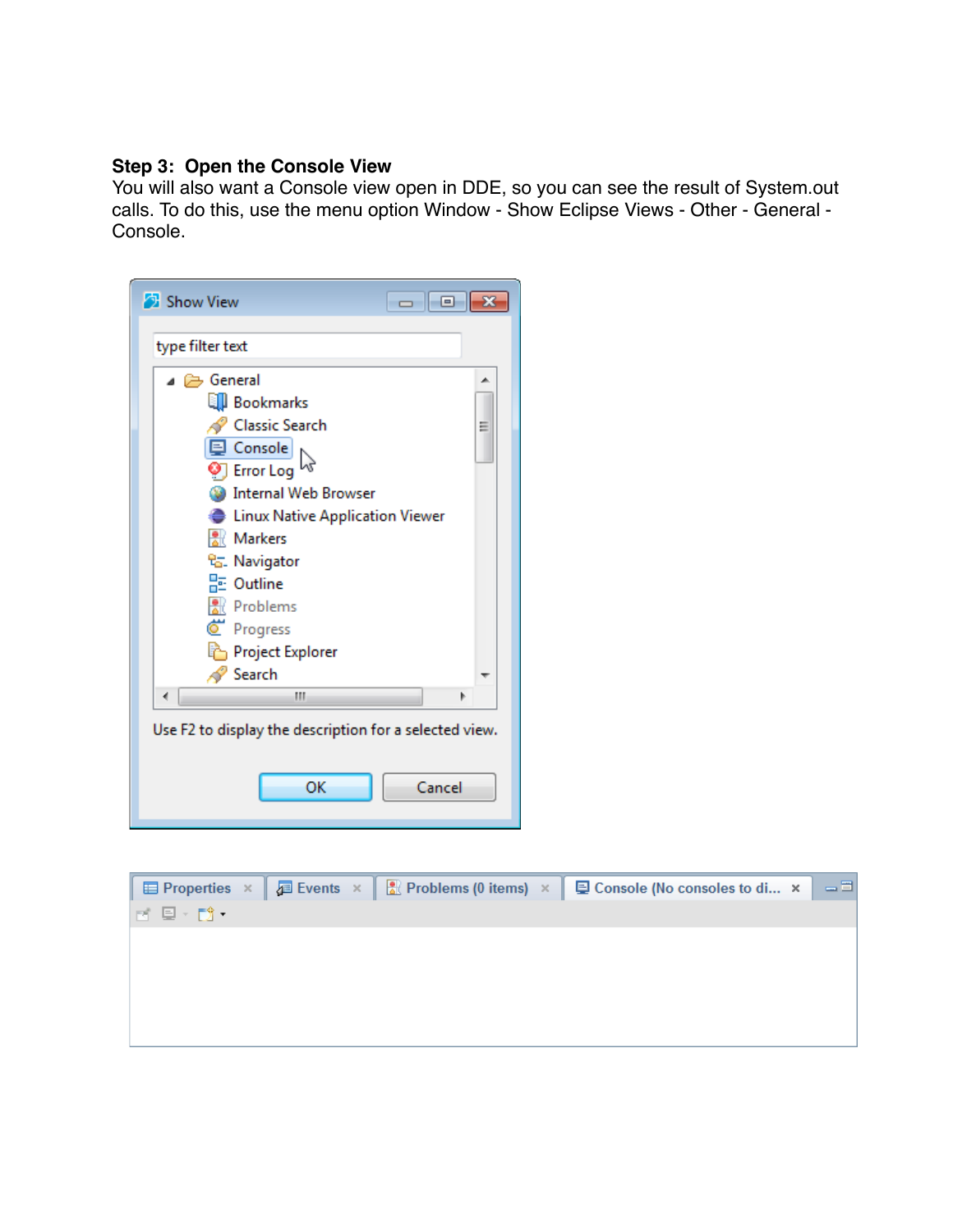#### **Step 4: Evaluate Some Code**

Now you are ready to write and test some code. Double-click your Scrapbook page in Package Explorer to open it up, and enter the following into the empty page:

```
String text = "my dog has fleas"; 
String[] words = text.split("\\s+");
for (String word : words) { 
       System.out.println(word); 
}
```
Now select all the code (either with your mouse or using Control-A) and click the "Execute the selected text" button in the toolbar - this is a button with a picture of a notebook page with a "J" on it, and a green "play" arrow. This should result in the following Console result:



As you can see, everything you print to System.out.console will show up in the Console view.

When you're done, don't forget to click the "Stop the evaluation" toolbar button, which is the red square next to the Execute button.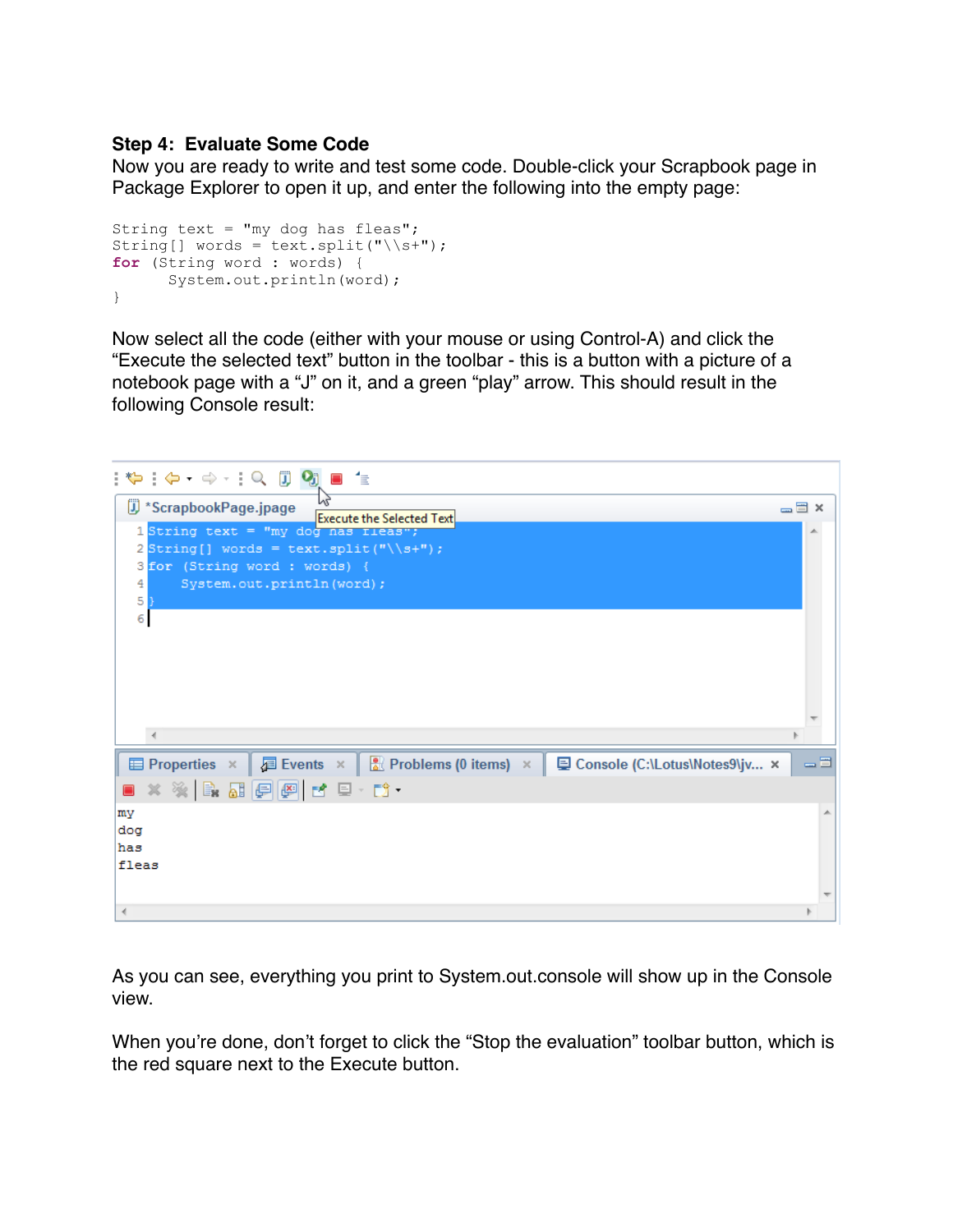#### **Step 5: Inspect Some Code**

You can also use the "Inspect" toolbar button - the one that looks like a magnifying glass - to do basic debugging. This isn't a full debugger by any means, so you can't set breakpoints or modify values on the fly or anything, but the Inspector will give you the structure of the last object that was created in the Scrapbook page code. For example, change the code on your page to this:

```
String text = "my dog has fleas"; 
text.split("\backslashs+")
```
No System.out statements, no final variable assignments. At the end of this code we have created a String[] object that can be inspected. To see how this works, highlight all the code again (mouse or Control-A) and click the "Inspect result of evaluating selected text" toolbar button. You will get something like this:



This gives you a small Inspector window you can use to drill down into the contents of the last Java object we created; in this case, a String[] result of the split() method.

#### **Adding Imports**

One thing you will notice very quickly is that you can't use import statements, and you have to use the fully qualified class name of any class that's not in the java.lang package.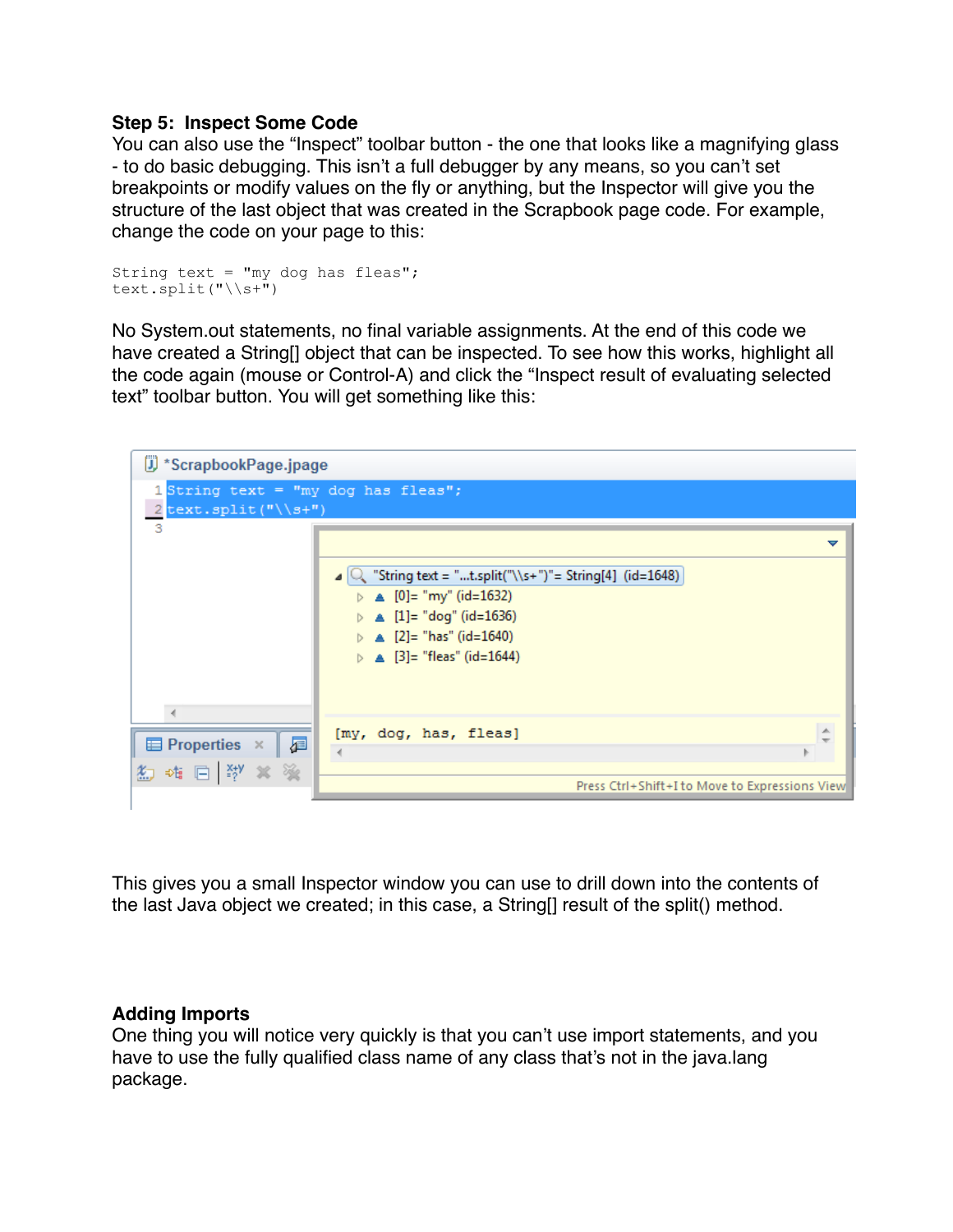To get past this, use the "Set Imports" toolbar button.



This will open a dialog where you can add packages that should be auto-imported, like java.util.\* and lotus.domino.\*

| <b>3</b> Java Snippet Imports<br>$\mathbf{x}$                    |              |  |  |  |  |  |
|------------------------------------------------------------------|--------------|--|--|--|--|--|
| Manage the Java Snippet Editor Imports for "ScrapbookPage.jpage" |              |  |  |  |  |  |
|                                                                  |              |  |  |  |  |  |
| $\bigoplus$ java.util.*                                          | Add Type     |  |  |  |  |  |
| Hotus.domino.*                                                   | Add Packages |  |  |  |  |  |
|                                                                  |              |  |  |  |  |  |
|                                                                  | Remove       |  |  |  |  |  |
|                                                                  |              |  |  |  |  |  |
|                                                                  |              |  |  |  |  |  |
|                                                                  |              |  |  |  |  |  |
|                                                                  |              |  |  |  |  |  |
|                                                                  |              |  |  |  |  |  |
|                                                                  |              |  |  |  |  |  |
|                                                                  |              |  |  |  |  |  |
|                                                                  |              |  |  |  |  |  |
|                                                                  |              |  |  |  |  |  |
|                                                                  |              |  |  |  |  |  |
| OK                                                               | Cancel       |  |  |  |  |  |

After you add imports, the classes in the packages you specify will be available without having to use fully qualified names, and type-ahead will work properly for those classes.